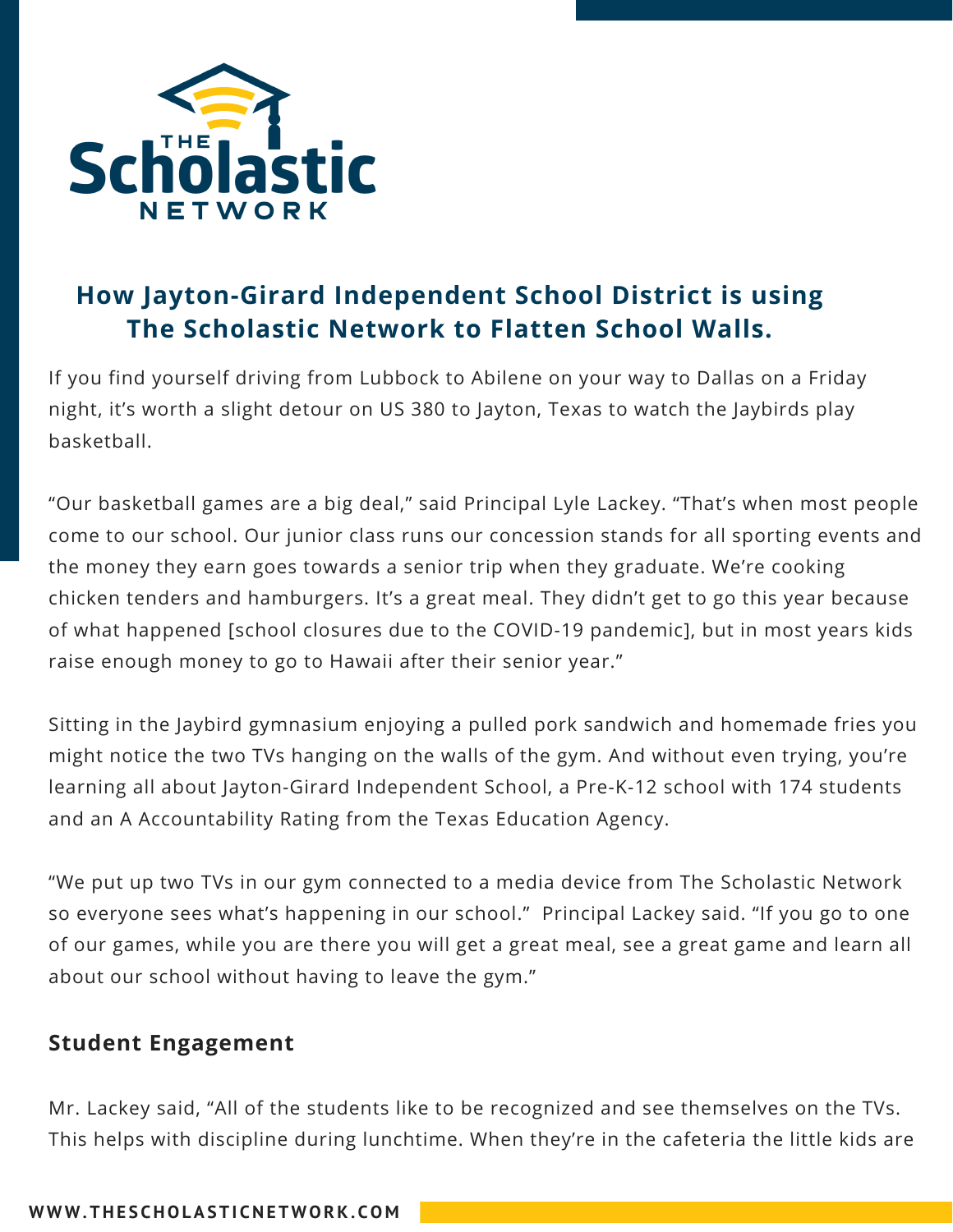busy looking for stories about themselves and their friends and talking about what's happening so they're not running around and screaming as much."

## **Career Training**

Every 7th grader at Jayton-Girard is a multimedia journalist. They create the content during their TV and Video class and their teacher posts it to the two TVs in the gym, the five stationed throughout the school and the two TVs located in local businesses.Students produce, edit and upload content playing on each of these TVs. The school can then choose to display the same content on each TV or share different content at different locations and share one message with their students and another with their community.

"Before we bought the new software and media devices from The Scholastic Network, we had old, outdated announcements on the TVs in the school. We wanted something that looked more professional," said Mr. Lackey. "Back then, our 7th grade TV & Video Class just showed video announcements. We still do this and a lot more.

The kids are interviewing teachers and students and they talk about upcoming events. There is a 7th grader videotaping every event. They've learned how to edit their video footage to create one to two-minute stories."

"I like that a student can take a video of something that's happening, edit it and upload it to the system. One of our 7th graders can be at a track meet and immediately upload the video for the teacher to post. We can show live content from anywhere, any time and display it on any or all of the televisions."

### **Keeping it Simple**

"I love the simplicity of it. Two weeks after John [The Scholastic Network Account Executive] came to see us, I showed my daughter their website and, in a few minutes, taught her how to use the templates to create a slide and where to upload it. Within 20 minutes my daughter already had 10 slides created and had content rolling in our school. I went to my Video teacher and showed it to him, and he said, 'We're good, Lyle. Leave us alone.'"